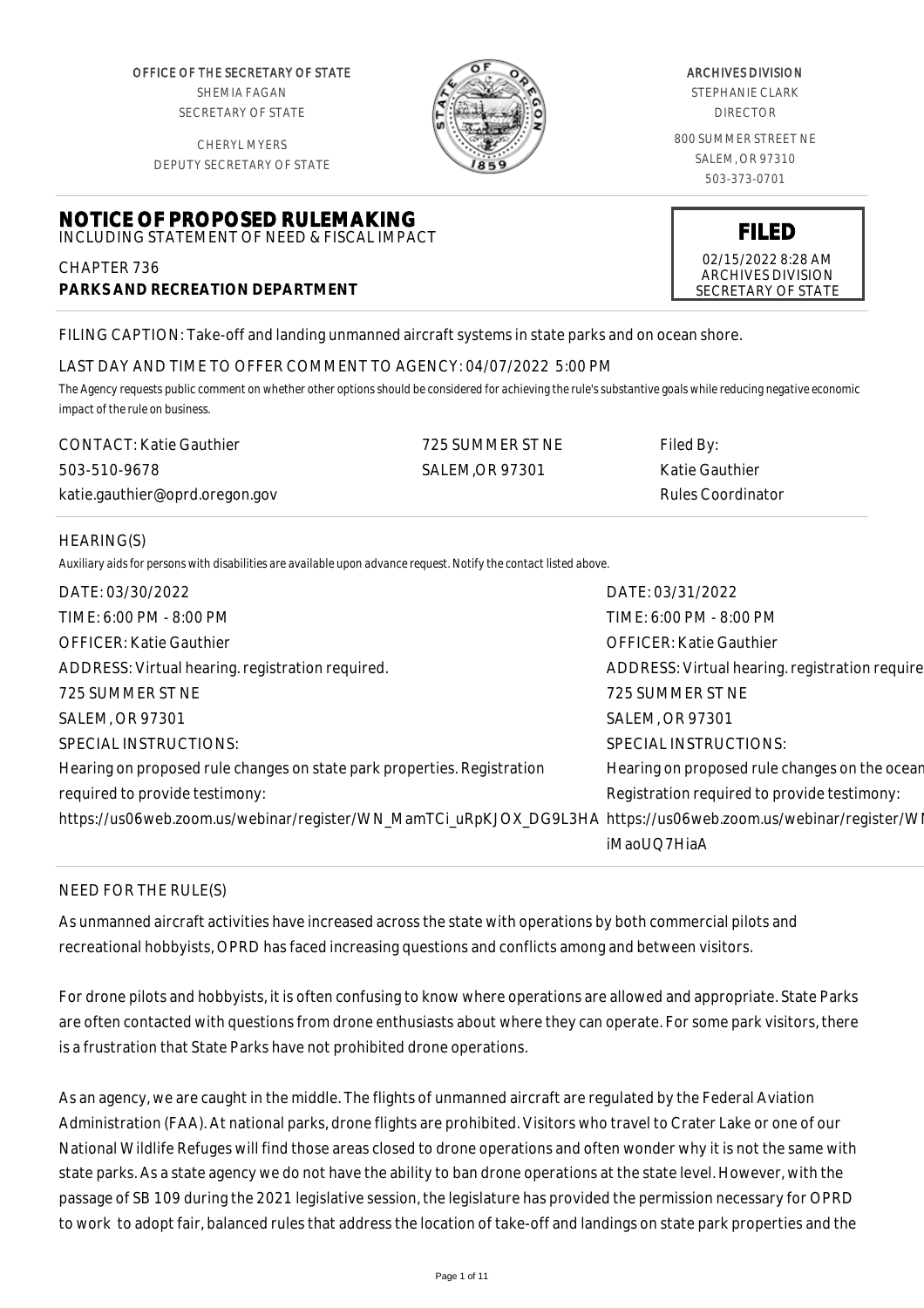#### ocean shore.

The goal of these rules are to articulate places in state parks and along the ocean shore where drone operations can be managed as any other recreational use, the places with a special use permit, drone operations may be appropriate and separate the places that for the protection of natural, cultural or scenic resources drones are not appropriate, some or all of the time. These rules will provide the clarity needed for drone pilots, hobbyists and the general public to know where drone take-off and landing is allowed and prohibited within a state park and along the ocean shore.

# DOCUMENTS RELIED UPON, AND WHERE THEY ARE AVAILABLE

SB 109, 2021: https://olis.oregonlegislature.gov/liz/2021R1/Downloads/MeasureDocument/SB109/Enrolled

### STATEMENT IDENTIFYING HOW ADOPTION OF RULE(S) WILL AFFECT RACIAL EQUITY IN THIS STATE

The proposed rules do not have an impact on racial equity in Oregon.

### FISCAL AND ECONOMIC IMPACT:

The proposed rules will clarify where take-off and landing of unmanned aircraft systems/drones are allowed and where areas are closed to protect natural, cultural or scenic resources. In areas closed to take-off and landing of drones, a permit or written permission could allow for use with conditions. Implementation of the proposed rules including signage, map creation and education will likely have a minimal fiscal impact on Oregon Parks and Recreation Department. The department plans to work with stakeholders and neighboring land managers including state, federal and local agencies to develop "unmanned aircraft system/drone take-off and landing prohibition" zones and create educational materials.

The creation of "unmanned aircraft system/drone take-off and landing prohibition zones may have an economic impact on recreational park users, drone operators, neighboring land managers and local communities.

# COST OF COMPLIANCE:

*(1) Identify any state agencies, units of local government, and members of the public likely to be economically affected by the rule(s). (2) Effect on Small Businesses: (a) Estimate the number and type of small businesses subject to the rule(s); (b) Describe the expected reporting, recordkeeping and administrative activities and cost required to comply with the rule(s); (c) Estimate the cost of professional services, equipment supplies, labor and increased administration required to comply with the rule(s).*

(1) The proposed rules are unlikely to economically affect any other state agencies or local governments. The agency has worked with state agencies including Department of Aviation and Department of Forestry on development of proposed rules. There could be an economic impact to commercial and recreational drone operators who need to obtain a special use permit to operate in certain state park areas or choose to travel to different areas to take-off and land drones in an open park or portion of the ocean shore.

(2) (a) Businesses that utilize drones would be subject to the proposed rules. As of 12/31/21, 4,530 Oregonians were certified by the FAA as remote pilots. This type of certification is required in order to operate drones commercially, however, not everyone with a certification operates for commercial purposes. (b) Small businesses, and all drone operators, would need to review areas open for the take-off and landing of UAS/drones. If desiring to take-off and land on a park property otherwise closed, drone operators would need to request a special use permit. In some circumstances, there could be a cost for required insurance of permit fees. (c) There could be an additional cost for required insurance to take-off and land on state park properties otherwise closed.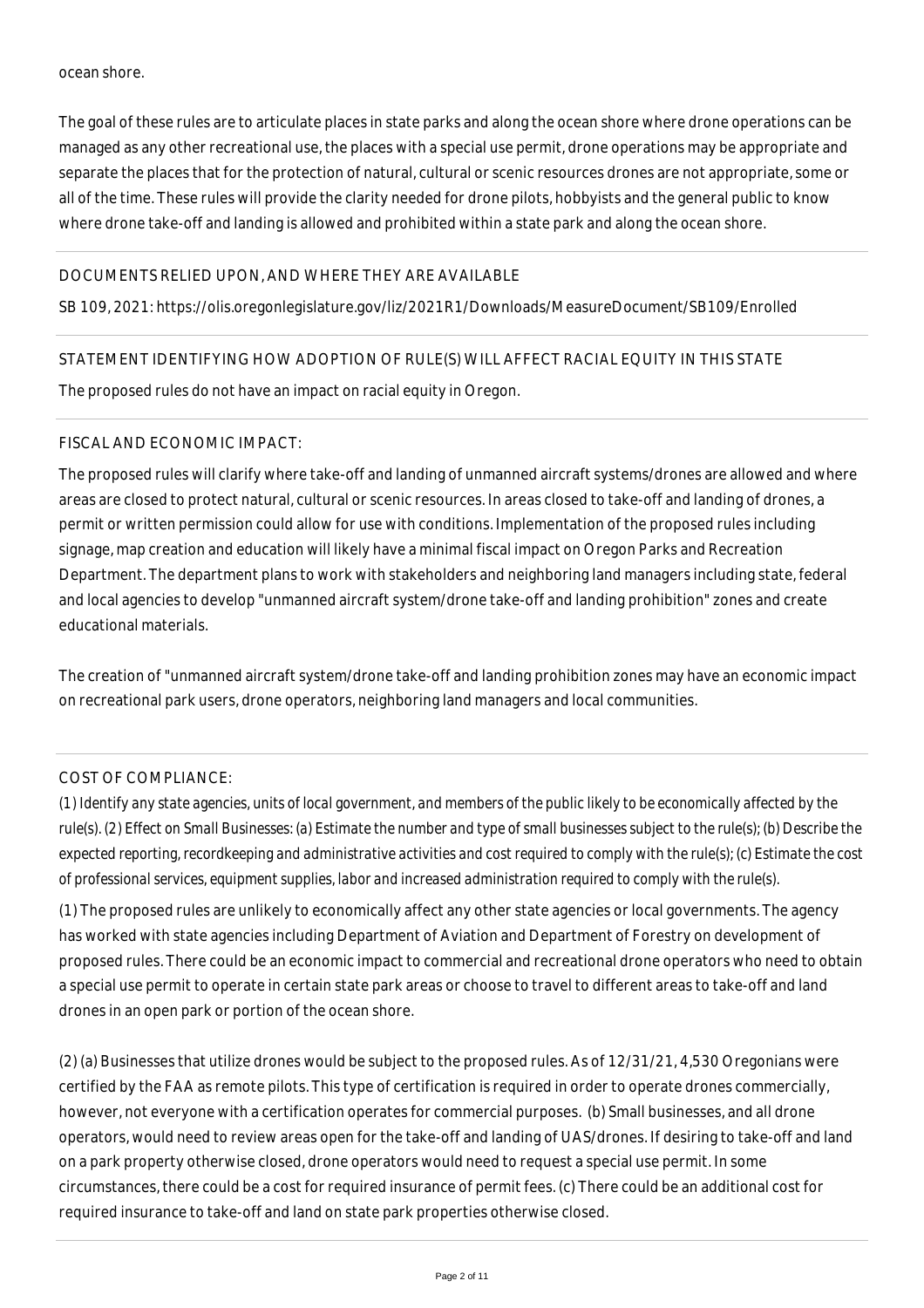## DESCRIBE HOW SMALL BUSINESSES WERE INVOLVED IN THE DEVELOPMENT OF THESE RULE(S):

Small businesses had an opportunity to comment during the legislative process and the Rule Advisory Committee included business owners.

WAS AN ADMINISTRATIVE RULE ADVISORY COMMITTEE CONSULTED? YES

RULES PROPOSED:

736-010-0015, 736-010-0040, 736-021-0030, 736-021-0100, 736-021-0130

AMEND: 736-010-0015

RULE SUMMARY: Definitions for use in division 10. This change adds definition for overnight facilities, public safety

agency and unmanned aircraft system.

CHANGES TO RULE:

736-010-0015 Definitions ¶

As used in this division, unless the context requires otherwise:¶

(1) "Day Use Area" is a park property or portion of a park property that the department has designated for day use only.¶

(2) "District Manager" means the immediate supervisor of park managers within a specified geographic region of the state.¶

(3) "Closed Area" means a park or portion of a park that the public is prohibited from entering. Closures will be identified by signs in the park and notices placed on the state park website.¶

(4) "Commission" means the Oregon State Parks and Recreation Commission.¶

- (5) "Dawn" means 30 minutes prior to sunrise as calculated by the U.S. Naval Observatory.¶
- (6) "Department" means the Oregon State Parks and Recreation Department.¶

(7) "Director" means the department director.¶

(8) "Domestic Animals" are those animals whose food and shelter are provided by a human custodian.¶

(9) "Dusk" means 30 minutes after sunset as calculated by the U.S. Naval Observatory.¶

(10) "Enforcement Officer" means a peace officer or park employee specifically designated by the director under ORS 390.050 to investigate observed or reported state park rule violations and to issue oral or written warnings or citations to enforce state park rules.¶

(11) "Handler" means any person who either brings a domestic animal into a park property or keeps a domestic animal at a park property.¶

(12) "Motorized Vehicle" means any vehicle being powered by an engine or motor which is capable of transporting a person.¶

(13) "Other power-driven mobility device" means any mobility device powered by batteries, fuel, or other engines, whether or not designed primarily for use by individuals with mobility disabilities, that is used by individuals with mobility disabilities for the purpose of locomotion, including golf cars, electronic personal assistance mobility devices (EPAMDs), such as the Segway ? PT, or any mobility device designed to operate in areas without defined pedestrian routes, but that is not a wheelchair within the meaning defined in section (26) below.¶

(14) "Overnight Facilities" means everything within the campground including showers, campsites, cabins, yurts, parking areas associated with camping and other facilities for use by overnight visitors. I

(15) "Park Property" means any state park, natural area, wayside, corridor, scenic area, monument, historic structure or area, trail, or recreation area under the jurisdiction of the department.¶

(156) "Park Employee" means an employee of the department while on duty.¶

(167) "Park Manager" means the supervisor or designated employee in charge of a park property.¶

(178) "Park Resource" means any natural feature, wildlife, vegetation, water, cultural artifact, archaeological remains, or human-made structure or feature of a park area.¶

(189) "Peace Officer" means a sheriff, constable, marshal, municipal police officer, member of the Oregon State Police, and other persons as may be designated by law.¶

(1920) "Person" includes individuals, a public or private corporation, an unincorporated association, a partnership, a government or a governmental instrumentality, or a non-profit entity.¶

(201) "Public safety agency" means agency defined under ORS 181A.335(15).¶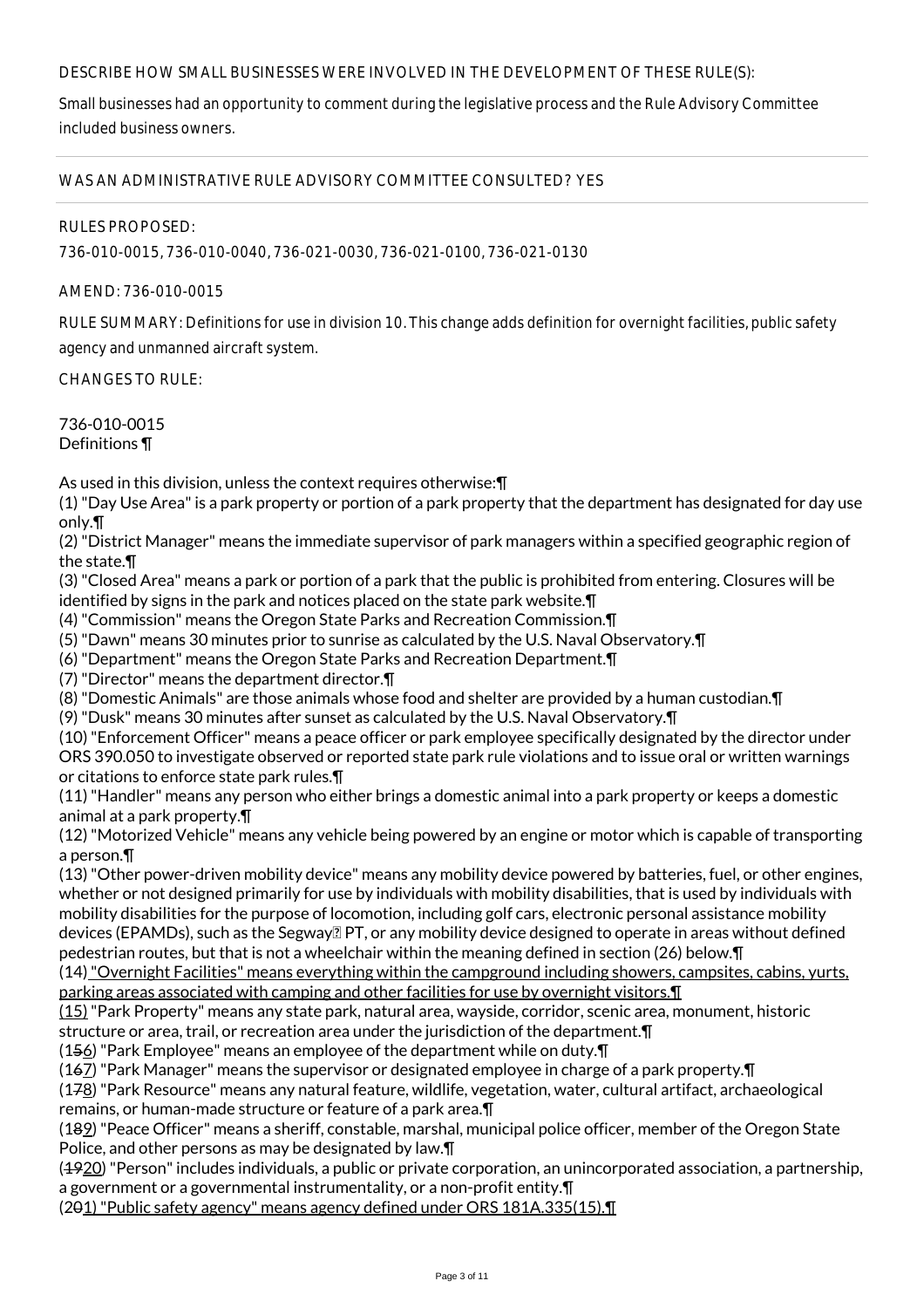(22) "Public" includes all persons visiting or intending to visit a park property that are not park employees.¶ (243) "Service Animal" means any dog that is individually trained to do work or perform tasks for the benefit of an individual with a disability, including a physical, sensory, psychiatric, intellectual, or other mental disability. Other species of animals, whether wild or domestic, trained or untrained, are not service animals for the purposes of this definition. The work or tasks performed by a service animal must be directly related to the handler's disability. The crime deterrent effects of an animal's presence and the provision of emotional support, well-being, comfort, or companionship do not constitute work or tasks for the purposes of this definition.¶

(224) "State Park Rules" mean the rules, regulations, restrictions, prohibitions, or limitations established by this division for the use or protection of park properties.¶

(235) "State Park Website" means the internet resource with the host name

http://www.oregon.gov/OPRD/Parks/ and its associated links.¶

(246) "Unmanned Aircraft System" means device defined under ORS 837.300(4).¶

(27) "Violate" includes failure to comply.¶

 $(258)$  "Visitor" means any member of the public who arrives at or is present at a park property. $\P$ 

 $(262)$  "Wheelchair" means a manually-operated or power-driven device designed primarily for use by an

individual with a mobility disability for the main purpose of indoor, or of both indoor and outdoor locomotion.¶ (2730) "Electric assisted bicycle" means vehicle defined under ORS 801.258.

Statutory/Other Authority: 390.124

Statutes/Other Implemented: ORS 390.050, 390.111, 390.124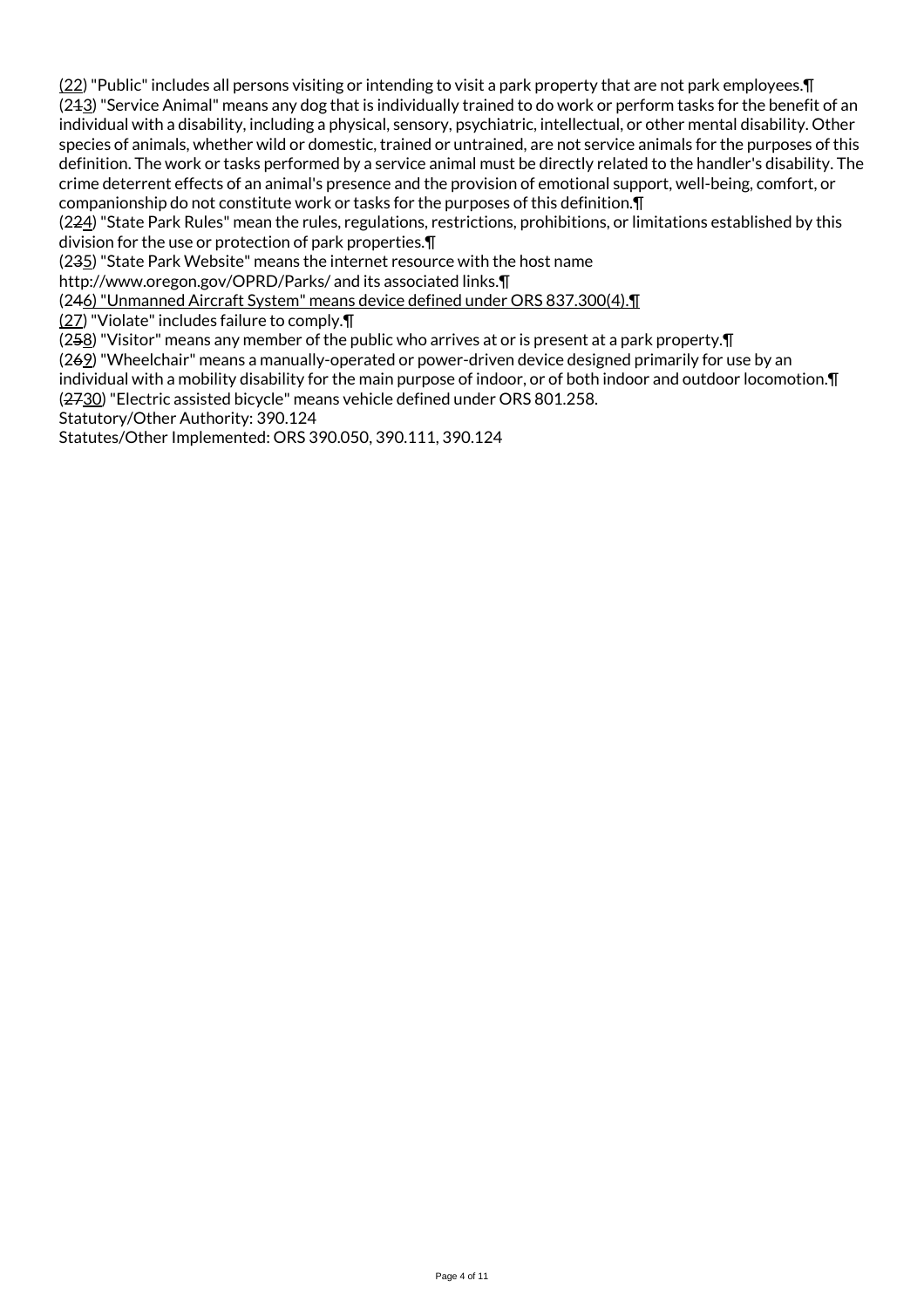# AMEND: 736-010-0040

RULE SUMMARY: Instructs Oregon State Park visitors in appropriate conduct within a state park. Change adds information about the take-off and landing of unmanned aircraft systems within a park.

CHANGES TO RULE:

736-010-0040

Visitor Conduct ¶

(1) A person shall cause, build, maintain, or accelerate a fire at a park property only in:¶

(a) Park camp stoves or fireplaces provided for such purpose;¶

(b) Portions of beach areas designated as permissible for campfires; or¶

(c) Portable stoves used at established campsites, picnic areas, or beach areas where fires are designated as permissible.¶

(2) A person who has caused, built, or maintained an allowed fire shall:¶

(a) Burn only paper products and untreated natural wood free of attached metal, nails, glass or plastic objects;¶ (b) Burn wood no longer than 24 inches in length;¶

(c) Attend the fire at all times, breaking it apart and extinguishing it completely with water before leaving the immediate area;¶

(d) Use no gasoline, diesel or any other petroleum-based products to start or maintain a fire; and¶

(e) Ensure that any fire that they set does not cause personal injury or damage to private property or park resources.¶

(3) The park manager may temporarily restrict or prohibit fires in otherwise allowed situations due to high fire hazard conditions, and all persons shall observe such restrictions. [1]

(4) A person may not injure, mutilate, deface, damage, harass, or remove any park resource, property, structure or facility of any kind at a park property, except as provided in OAR 736-010-0055.¶

(5) A person shall in no manner cause any rubbish, garbage, refuse, organic or inorganic waste, diseased or dead animals, or other offensive matter or any abandoned property or material to be placed or left at a park property, except for:¶

(a) Recreational vehicle sewage and gray water holding tank contents that are disposed of in designated dump stations;¶

(b) Garbage, trash, and recyclables generated while using a park property and disposed of in the designated containers provided.¶

(6) A person may not remove items from containers designated for recyclables, garbage, sewage or waste without authorization of the park manager.¶

(7) A person may not leave personal property or possessions overnight in a day use area without written permission from the park manager or designated park staff.¶

(8) While many activities are allowed on park property, the following activities are specifically prohibited at park properties, and a person may not engage in:¶

(a) Using or operating any noise producing machine, vehicle, device or instrument in a manner that disturbs or may disturb other park visitors except as allowed in section 10 below;¶

(b) Using a public address system or similar device without written permission of the park manager;¶

(c) Possessing, discharging, or causing to be discharged, any firecracker, explosives, torpedoes, rockets, fireworks or other similar materials or substances without the written permission of the park manager or designated park employee;¶

(d) Using a metal detector or similar device without written permission of the park manager or designated employee at any park property or portion of a park property not listed on the "Detecting Allowed" list, published on the state park website;¶

(e) Obstructing, harassing or interfering with a park employee or peace officer in the performance of their duties;¶ (f) Entering or occupying any building, facility or portion of a park property that has been closed to public access; punishable as a Class C misdemeanor pursuant to ORS 164.245;¶

(g) Blocking, obstructing or interfering with vehicular or pedestrian traffic on any road, parking area, trail, walkway, pathway or common area; punishable as a Class C misdemeanor pursuant to ORS 164.245;¶

(h) Occupying or interfering with access to any structure, office, lavatory or other facility in a manner which interferes with the intended use of such a structure or facility; punishable as a Class C misdemeanor pursuant to ORS 164.245;¶

(i) Fighting; or promoting, instigating or encouraging fighting or similar violent conduct which would threaten the physical well-being of any person at the park property;¶

(j) Smoking tobacco products except:¶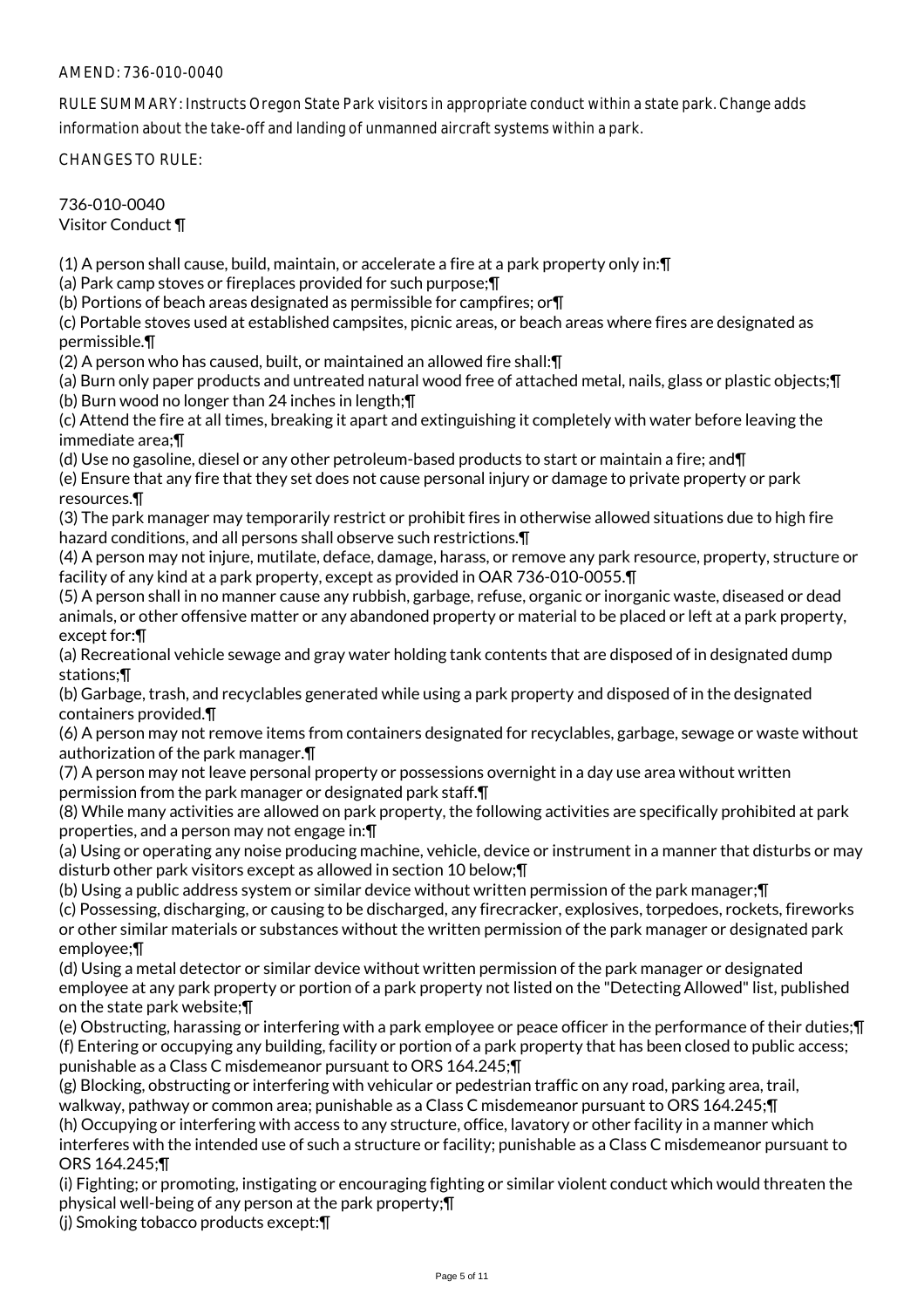(A) In vehicles and personal camping units in accordance with all applicable laws governing smoking in vehicles;¶ (B) In designated campsites in developed overnight camping areas, unless temporarily suspended by the park manager due to high fire hazard conditions;¶

(C) In day use areas managed as Safety Rest Areas through agreements with the Oregon Department of Transportation; and¶

(D) Where allowed by the park manager for personal use by a member of a federally recognized Oregon tribe as part of their traditional religious, medicinal, or other customary cultural heritage practices;¶

(k) Activities or conduct which constitutes a public nuisance or hazard;¶

(l) Public indecency as defined in ORS 163.465;¶

(m) Base-jumping, hang gliding, paragliding or similar activities without written permission from the park manager except that the use of hang gliders is allowed at Cape Kiwanda State Natural Area;¶

(n) Discharging any firearm, bow and arrow, slingshot, pellet gun, or other weapon capable of injuring humans or wildlife or damaging property, except at those park property locations and for those purposes specified in OAR 736-010-0055(7);¶

(o) Placing a sign, marker or inscription of any kind, except in designated areas within a park property, without written permission from the park manager;¶

(9) A person may take off or land an unmanned aircraft system, commonly known as a drone, on park property unless otherwise restricted in an "Unmanned Aircraft System/drone take-off and landing prohibition" zone published on the state park website.¶

(a) Take-off and landing of an unmanned aircraft system must be done in a manner that is reasonable and prudent relative to terrain, prevailing conditions, equipment, personal capabilities, personal safety and the safety of all other park users. ¶

(b) As provided in OAR 736-010-0055, park visitors may not harass, disturb, pursue, or injure wildlife. ¶ (c) OPRD overnight facilities are "Unmanned Aircraft System/drone take-off and landing prohibition" zones.¶ (d) Take-off and landing an unmanned aircraft system in an "Unmanned Aircraft System/drone take-off and landing prohibition" zone may only be conducted with a permit or written permission of the park manager or designated employee. ¶

(e) Public safety agencies may take off or land in emergencies without prior approval. ¶

(f) "Unmanned Aircraft System/drone take-off and landing prohibition" zones will be designated by the director or designee based on visitor safety, sensitive natural, scenic or cultural resources, or user conflict. Proposed zones will be posted on the department website for a minimum of 30 days prior to the effective date.¶

(g) Take-off or landing of an unmanned aircraft system in a "Unmanned Aircraft System/drone take-off and landing prohibition" zone without permission is a class A violation.¶

(10) A person may only distribute circulars, notices, leaflets, pamphlets or written or printed information of any kind within a park property after they have first obtained permission from the park manager and reported their name, address and number of leaflets to be distributed.¶

(101) A person must obtain a special use permit from the department for any activity or use as described in OAR 736-016-0005(1), including but not limited to an activity or use within a park property that:¶

(a) Is an organized group activity or event attended by over 50 people;¶

(b) Uses a portion of a park property to the exclusion of other persons or the department;¶

(c) Modifies or embellishes the park property, or places structures, such as tents, chairs, arches, and similar structures on the park property in a manner outside of normal recreational use, as determined by the park manager or enforcement officer;¶

(d) Uses public-address, amplification or lighting systems, other than those designed for personal use;¶

(e) Charges money for participation or admission;¶

(f) Involves the sale of products or services;¶

(g) Could disturb the natural, cultural, scenic and recreational resources in the park property or adjacent areas;¶ (h) Could pose a safety or access concern for other park users or for those involved in the event or activity.¶ (44i) Involves the take-off and landing of an unmanned aircraft system in "Unmanned Aircraft System/drone takeoff and landing prohibition" zones as provided in section 736-010-0040(9).¶

(12) A person who obtains a special use permit under OAR chapter 736, division 16 must comply with all the provisions of division 16, special use permit conditions, and with instructions from the department.¶ (123) All money or goods, having a value of \$250 or more and found by the public at park properties, must be turned over to the park manager or a park employee. All found money or goods will be disposed of according to department policy adopted in accordance with ORS 98.005.¶

(134) The director or designee may close rock formations and cliffs within a park property to descending, scaling or technical rock climbing. A person that engages in such activities at such locations commits a Class C misdemeanor as provided in section (8)(f).¶

(145) The director or designee may close park access to lakes, streams or waterfalls for kayaking, boating, diving,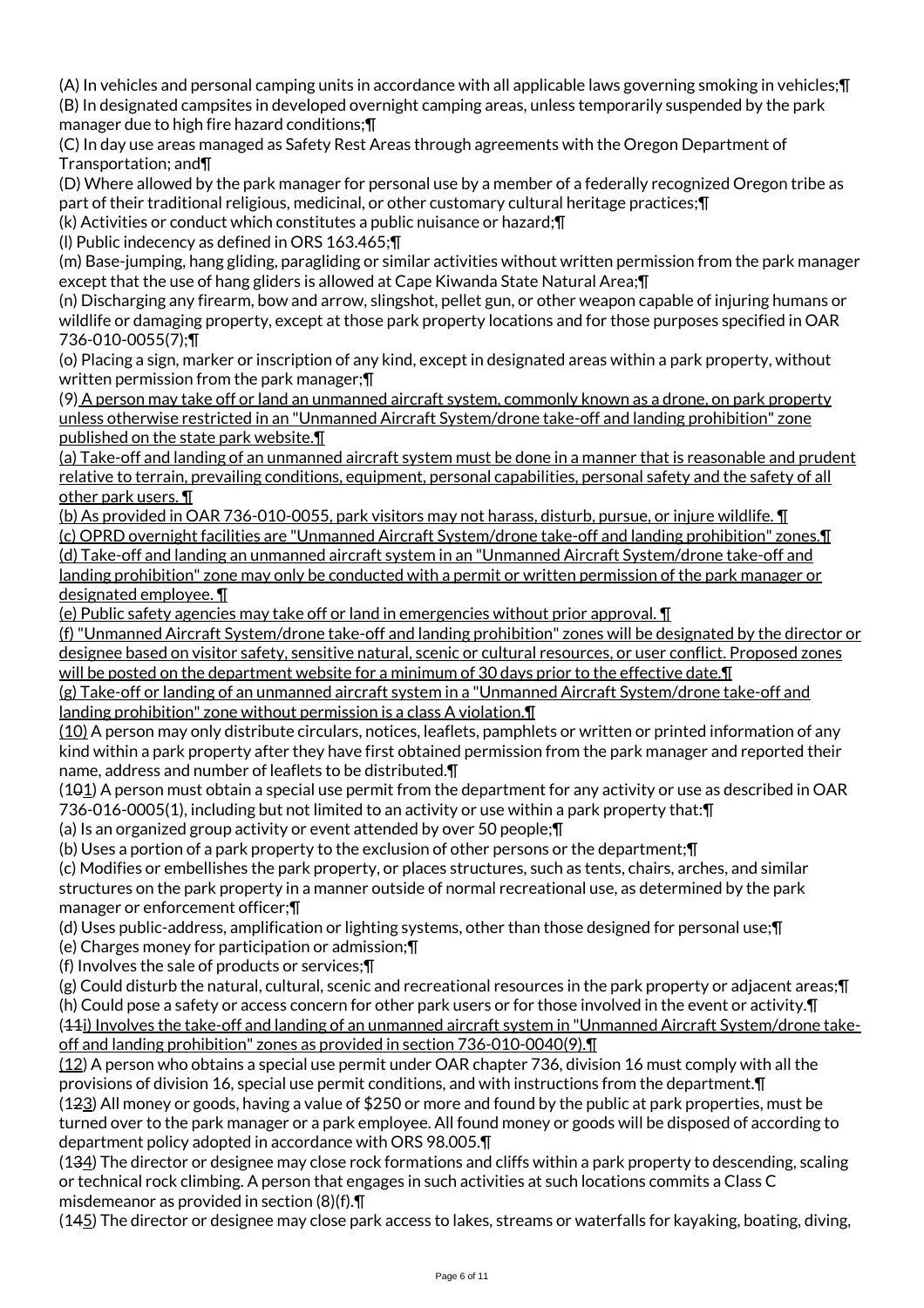swimming, or other water recreation activities when the park manager has determined the activity to be a danger to participants. Persons accessing through closed areas to engage in such activities commit a Class C misdemeanor as provided in section (8)(f).¶

(156) A person using a park property shall pay rates and comply with procedures and restrictions as established in OAR chapter 736, division 15 for use of designated facilities or the purchase of services or products. Statutory/Other Authority: OAR 390.124, ORS 837.350

Statutes/Other Implemented: ORS 390.111, ORS 163.465, ORS 433.835 - 433.875, ORS 498.006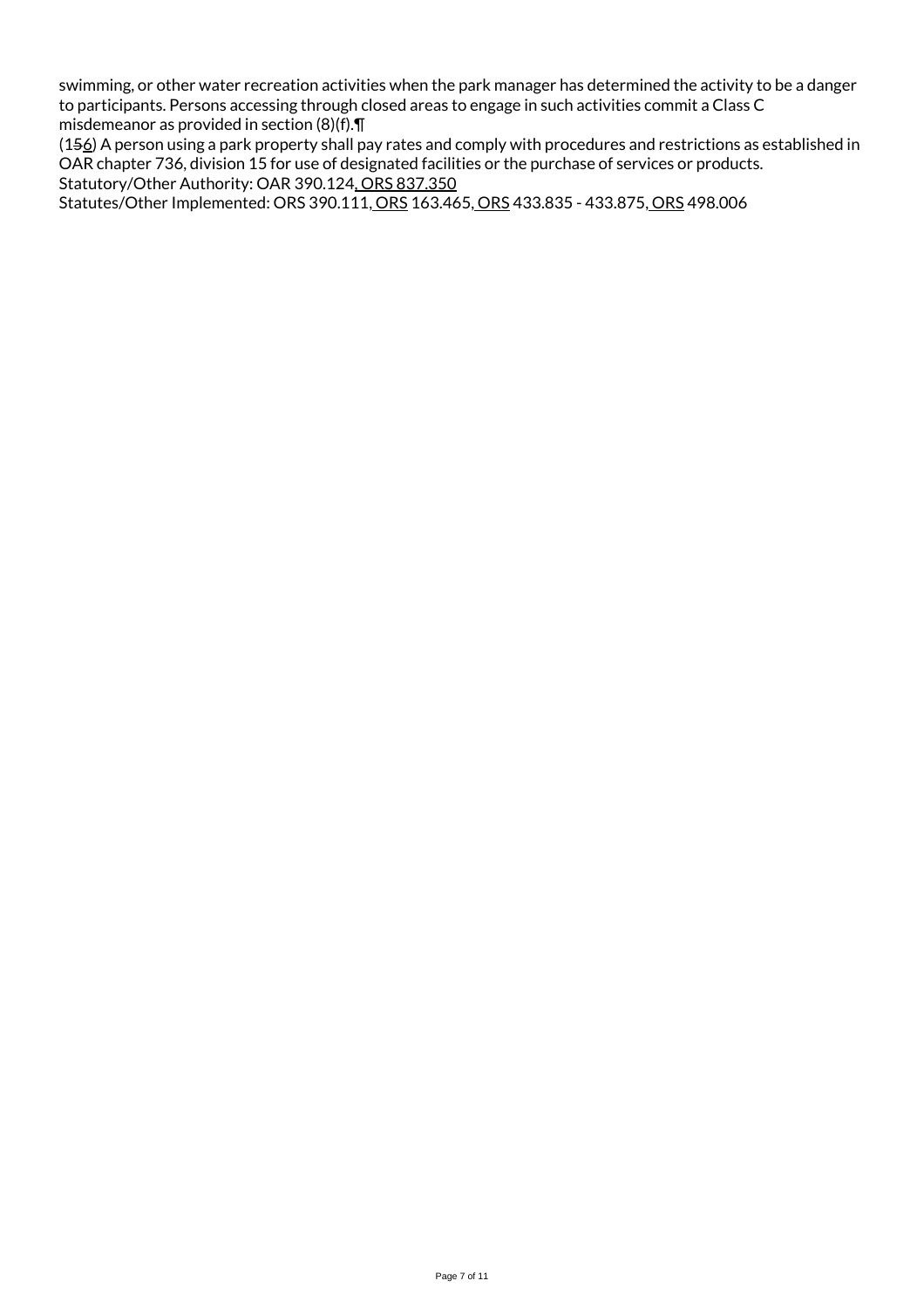## AMEND: 736-021-0030

RULE SUMMARY: Definitions used in Division 21. Change adds definitions for public safety agency, territorial sea plan and unmanned aircraft system.

CHANGES TO RULE:

736-021-0030 Definitions ¶

For purposes of this division, the definitions in ORS 358.905 and ORS 390.605 shall apply. In addition, the following definitions apply, unless the context requires otherwise:¶

(1) "ATV" means All-Terrain Vehicle as described and defined in OAR 736-004-0015. ATV may also be referred to interchangeably as Off-Highway Vehicle (OHV).¶

(2) "Cobble" means a rock fragment between about 2.5 inches and 10.2 inches wide, especially one that has been naturally rounded.¶

(3) "Commission" means the Oregon Parks and Recreation Commission.¶

(4) "Department" means the Oregon Parks and Recreation Department.¶

(5) "Director" means the director of the Oregon Parks and Recreation Department.¶

(6) "Domestic animal" means those animals whose food and shelter are provided by a human custodian.¶

(7) "Enforcement Officer" means a peace officer or park employee specifically designated by the director under ORS 390.050 to investigate observed or reported violations and to issue oral or written warnings or citations to enforce the ocean shore state recreation area rules.¶

(8) "Habitat Conservation Plan for Western (Coastal) Snowy Plovers" is a multi-agency, multi-jurisdictional recovery effort for the Western Snowy Plover. The full text of the "Habitat Conservation Plan for Western (Coastal) Snowy Plovers" is available from the State Parks and Recreation Department.¶

(9) "Handler" means a person who brings a domestic animal onto the ocean shore state recreation area.¶

(10) "Holdfast" means the part of a seaweed by which it fastens to the surface on which it grows.¶

(11) "Marine Protected Area" means any area of the marine environment within Oregon's Territorial Sea that has been reserved by the state to provide lasting protection for part or all of the natural and cultural resources in it. A marine protected area is an area established by the State Land Board and identified in OAR chapter 141, division 142.¶

(12) "Marine Reserve" is an area within Oregon's Territorial Sea or adjacent rocky intertidal area that is protected from all extractive activities, including the removal or disturbance of living and non-living marine resources, except as necessary for monitoring or research to evaluate reserve condition, effectiveness, or impact of stressors. A marine reserve is an area established by the State Land Board and identified in OAR chapter 141, division 142.¶

(13) "Motorized vehicle or device" means any self-propelled means moving on wheels, runners, tracks or the like by which a person could travel or carry something, whether or not designed exclusively to transport or typically used on roads. This definition includes but is not limited to a motor vehicle as defined in ORS 825.005(69), motorized bicycles, motor scooters, ATVs, OHVs, recreational vehicles, trailers and other mobile equipment.¶ (14) "Natural Product" means living and non-living natural products on the ocean shore, including but not limited to marine plants, minerals, shells, rocks, and sand.¶

(15) "Non-Traditional Park Use" means any organized activity, gathering or use conducted in whole or in part within the boundaries of the ocean shore state recreational area, that is not a recreational use allowed by the posted park regulations or permitted under the provisions of this rule or divisions 10, 15 and 20 and which requires a special use permit under division 16.¶

(16) "Occupied site" means a department-owned or leased area, a privately or locally-owned area or an area adjacent to federal lands that has at least one nest or nesting attempt as identified by the department at the beginning of each western snowy plover nesting season in accordance with the Habitat Conservation Plan for Western (Coastal) Snowy Plover.¶

(17) "Ocean shore state recreation area" means the land lying between extreme low tide of the Pacific Ocean and the statutory vegetation line or the line of established upland vegetation, whichever is farther inland, under the jurisdiction of the department that is used by the public for recreational purposes per ORS 390.605 (2) and (3).¶ (18) "Ocean shore resources" means any natural or human-made property, material, product, feature or structure in the ocean shore state recreation area.¶

(19) "OHV" means Off Highway Vehicle, also called ATV, see definition (1).¶

(20) "Park Employee" means an employee of the department.¶

(21) "Park Manager" means the supervisor or designated employee in charge of an ocean shore state recreation area.¶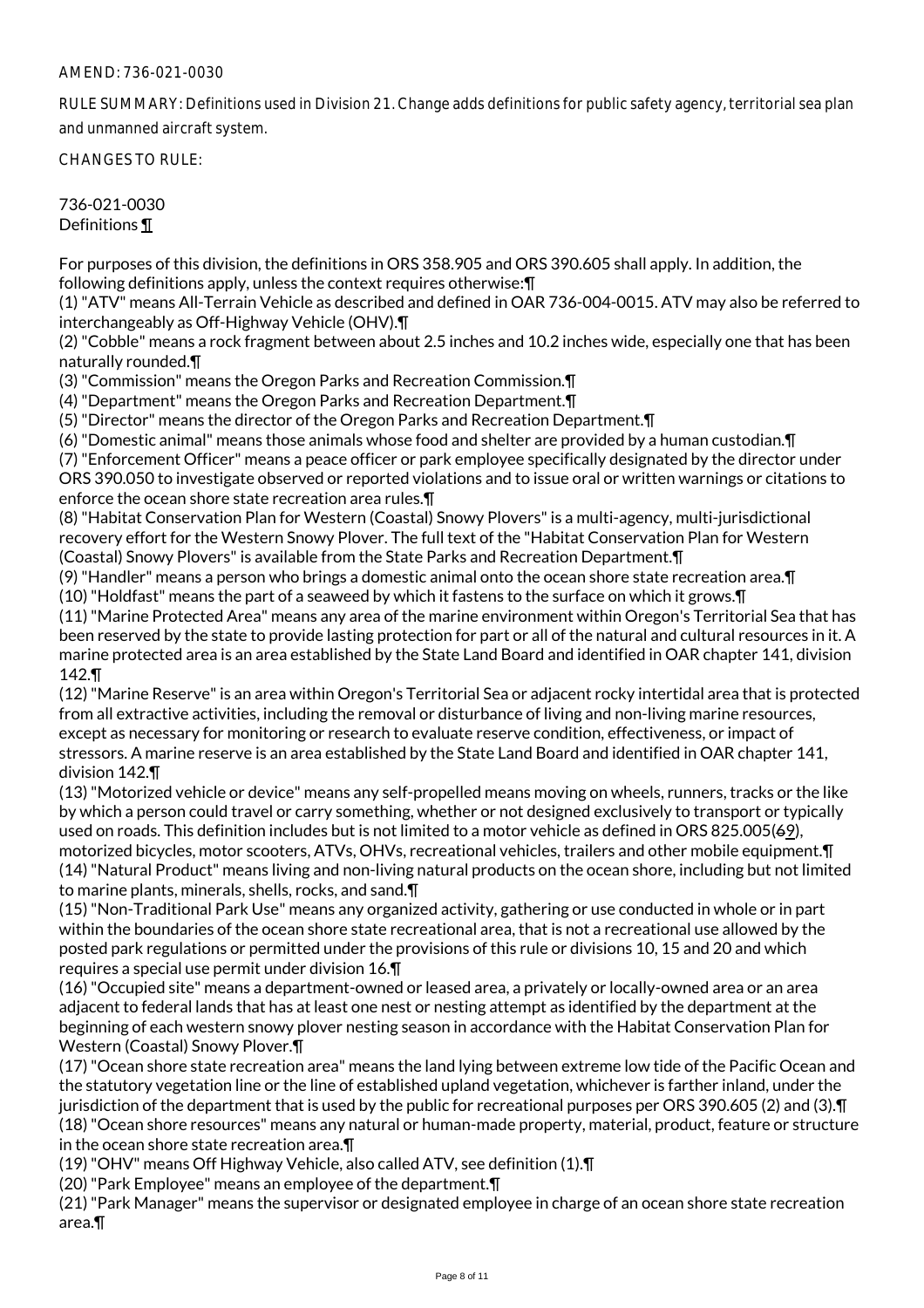(22) "Peace Officer" means a sheriff, constable, marshal, municipal police officer, member of the Oregon State Police, and other persons as may be designated by law.¶

(23) "Person" includes an individual, a public or private corporation, an unincorporated association, a partnership, a government or a governmental unit, or a non-profit entity.¶

(24) "Personal Use" means use that is directly by the individual for purposes other than monetary reward and not involving sale, barter, resale, or exchange of money.¶

(25) "Public safety agency" means agency defined under ORS 181A.335(15).¶

(26) "Territorial Sea" as defined in ORS 196.405(5) means the waters and seabed extending three geographical miles seaward from the coastline in conformance with federal law.¶

(267) "Territorial Sea Plan" means plan defined under ORS 196.405(6).¶

(28) "Unmanned Aircraft System" means device defined under ORS 837.300(4).¶

(29) "Unoccupied sites" means actively managed department-owned or leased areas, privately or locally-owned areas or areas adjacent to federal lands that have been identified as potential nesting sites for western snowy plovers in concurrence with the Habitat Conservation Plan for Western (Coastal) Snowy Plover.¶

(2730) "Upland" means the land lying shoreward or generally easterly of the ocean shore state recreation area.¶ (2831) "Violate" includes failure to comply.¶

(329) "Wet sand" means the area seaward of symbolic fencing (roping), signs, or both that are placed on the dry sand area.

Statutory/Other Authority: ORS 390.660

Statutes/Other Implemented: ORS 390.124, 390.635, 390.660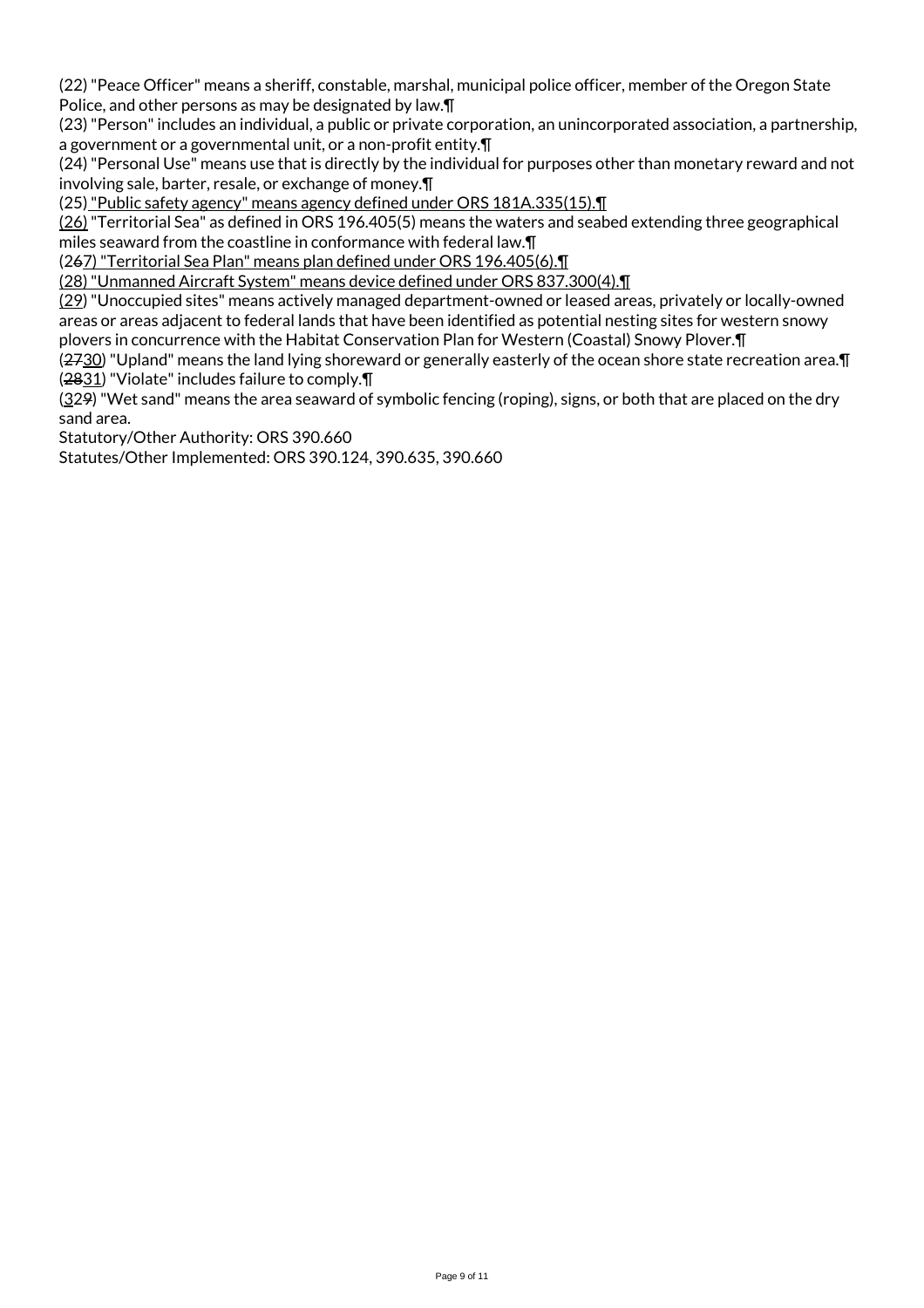# AMEND: 736-021-0100

RULE SUMMARY: Instructs visitors regarding appropriate conduct along the ocean shore. Proposed changes add information about take-off and landing of unmanned aircraft systems along the ocean shore.

CHANGES TO RULE:

736-021-0100 Visitor Conduct ¶

(1) A person may not mutilate, deface, damage, or remove any property, structure or facility of any kind in the ocean shore state recreation area, except as provided in OAR 736-021-0090.¶

(2) A person may not leave any material not found naturally on the ocean shore, including garbage, recyclables, sewage, or waste, on the ocean shore state recreation area.¶

(3) A person may not engage in the following activities on the ocean shore state recreation area:¶

(a) Possessing or using alcoholic beverage(s) if the person is under 21 years of age;¶

(b) Fighting or promoting, instigating or encouraging fighting or similar violent conduct that would threaten the physical well-being of any person;¶

(c) Activities or conduct that constitutes a public nuisance or hazard; or¶

(d) Public indecency as defined in ORS 163.465;¶

(4) A person may only engage in the following activities on the ocean shore state recreation area as authorized in a special use permit that they obtain from the department pursuant to OAR chapter 736, division 16 or written permission from the park manager:¶

(a) Use or operation of any noise or light-producing machine, vehicle, device or instrument in a manner that may disturb persons or wildlife;¶

(b) Possessing, discharging, or causing to be discharged, any firecracker, explosives, torpedoes, rockets, or fireworks or other substances;¶

(c) Using a metal detector or similar device in any property not listed on the "Detecting Allowed" list, published on the department website;¶

(d) Blocking, obstructing or interfering with pedestrian or vehicular traffic;¶

(e) Descending, scaling or technical rock climbing on rock formations and cliffs;¶

(f) Entering or occupying any portion of the ocean shore state recreation area that has been closed to public access, including fenced areas; and¶

(g) Constructing a structure or sign.¶

(5) A person may take off or land an unmanned aircraft system, commonly known as a drone, on the ocean shore unless otherwise restricted in an "Unmanned Aircraft System/drone take-off and landing prohibition" zone published on the state park website. ¶

(a) Take-off and landing of an unmanned aircraft system must be done in a manner that is reasonable and prudent relative to terrain, prevailing conditions, equipment, personal capabilities, personal safety and the safety of all other park users. ¶

(b) As provided in OAR 736-021-0090, ocean shore visitors may not disturb, harass, injure or pursue wildlife. ¶ (c) Areas designated for protection as Marine Research Area, Marine Garden/Marine Education Area, Marine Conservation Area in the Territorial Sea Plan are restricted as "Unmanned Aircraft System/drone take-off and landing prohibition" zones.¶

(d) Restrictions for Western Snowy Plover Management areas described in OAR 736-021-0090(15) apply to the take-off and landing of an unmanned aircraft system.¶

(e) Take-off and landing an unmanned aircraft system in an "Unmanned Aircraft System/drone take-off and landing prohibition" zone may only be conducted with a permit or written permission of the park manager or designated employee. ¶

(f) Public safety agencies may take off or land in emergencies without prior approval. ¶

(g) "Unmanned Aircraft System/drone take-off and landing prohibition" zones will be designated by the director or designee based on visitor safety, sensitive natural, scenic or cultural resources, or user conflict. Proposed zones will be posted on the department website for a minimum of 30 days prior to the effective date.¶

(h) Take-off or landing of an unmanned aircraft system in a "Unmanned Aircraft System/drone take-off and landing prohibition" zone without permission is a class A violation.

Statutory/Other Authority: ORS 390.660, ORS 837.350

Statutes/Other Implemented: ORS 390.635, ORS 390.655, ORS 390.660